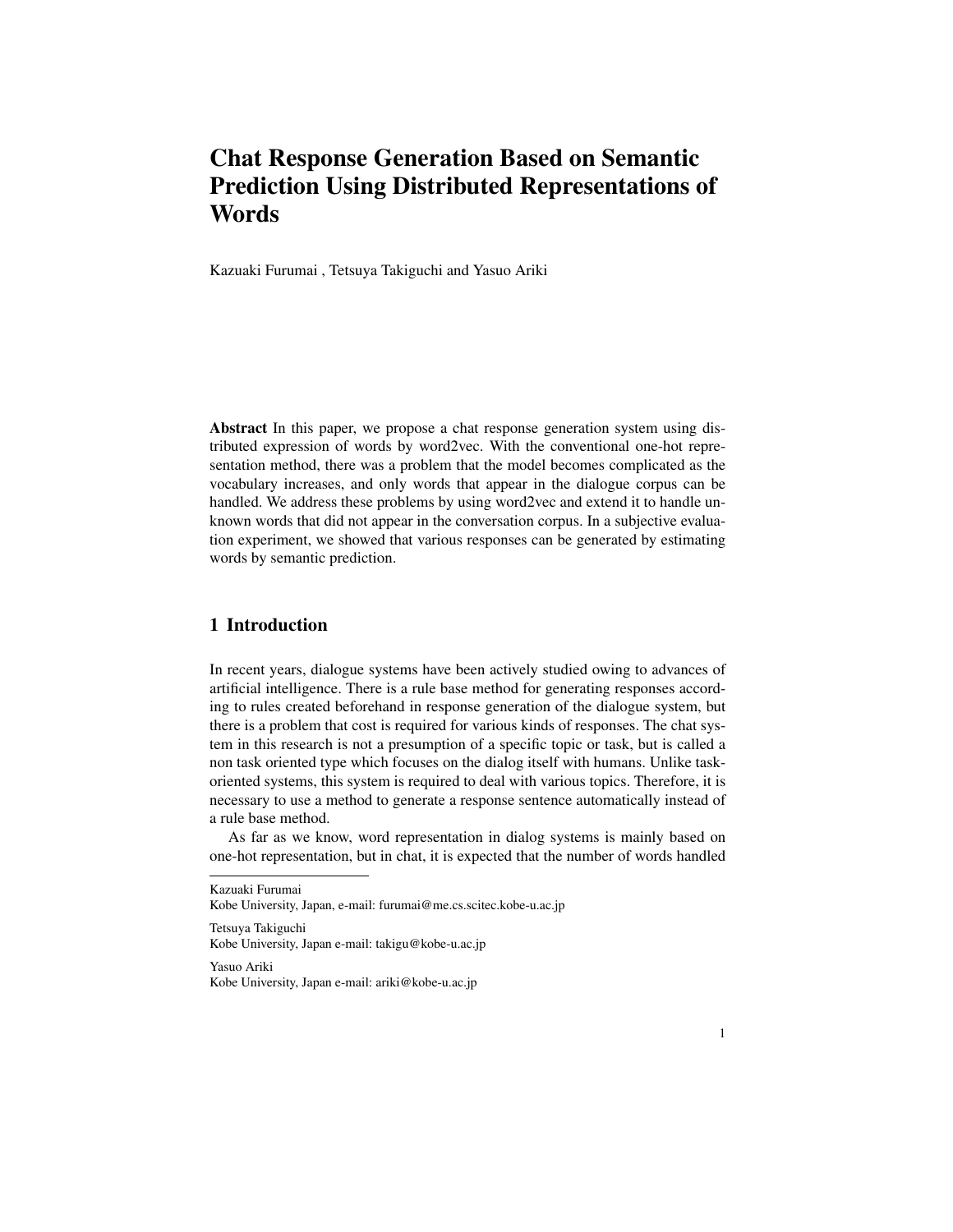will be very large. However, when trying to deal with various topics, if one-hot representation is used, an increase in the number of dimensions of word vectors can not be avoided, and the model becomes complicated. In addition, it is not possible to generate response sentences other than words appearing in the corpus, and it is heavily dependent on corpus. Therefore, by using semantic representation vector of fixed dimension learned with some text data beforehand instead of one-hot representation, it is possible to prevent complexity of the model and also to deal with words that do not exist in the corpus. In this paper, we propose a method to generate response sentences by word prediction by Recurrent Neural Network, using distributed representation of word instead of one-hot representation.

### 2 A dialogue system by RNN encoder-decoder

Those that are often used as a method for automatically generating responses in dialog systems are RNNs as seen in the Neural Conversational model (Vinyals et al [8] ) and the Neural Responding Machine ( Shang et al. [7]). It receives sequence  $X = (x_1, \ldots, x_{T_x})$  of input word vector and outputs sequence  $Y = (y_1, \ldots, y_{T_y})$  of output word vector.

The hidden layer *h*<sub>(*t*)</sub> of RNN can be represented by  $h_{(t)} = f(h_{(t-1)}, x_t)$ . This model uses RNN for processing input word sequence *X* as Encoder and RNN for generating output word series *Y* as Decoder and hidden layer  $h_{(T_x)}$  for  $h_{(0)}$  in Decoder, and therefore is called RNN Encoder-Decoder. In this paper, we use the RNN Encoder-Decoder model.

#### 3 Distributed representation of words

Distributed representation of words is based on the distribution hypothesis and represents words by low-dimensional real-valued vectors, for which word2vec proposed by Mikolov et al. [6] [4] [5] is mainstream. Using a one-hot representation makes it impossible to consider the relationship between words, whereas using a distributed representation makes it possible to perform operations such as (King -  $Man + Woman = Queen)$  that considers the meaning of words.

There are two learning methods of word2vec, CBOW (Continuous Bag-of-Words) and Skip-gram. It is pointed out that learning by skip-gram model shows better results in [4], so in this paper we use Skip-gram model to learn word2vec.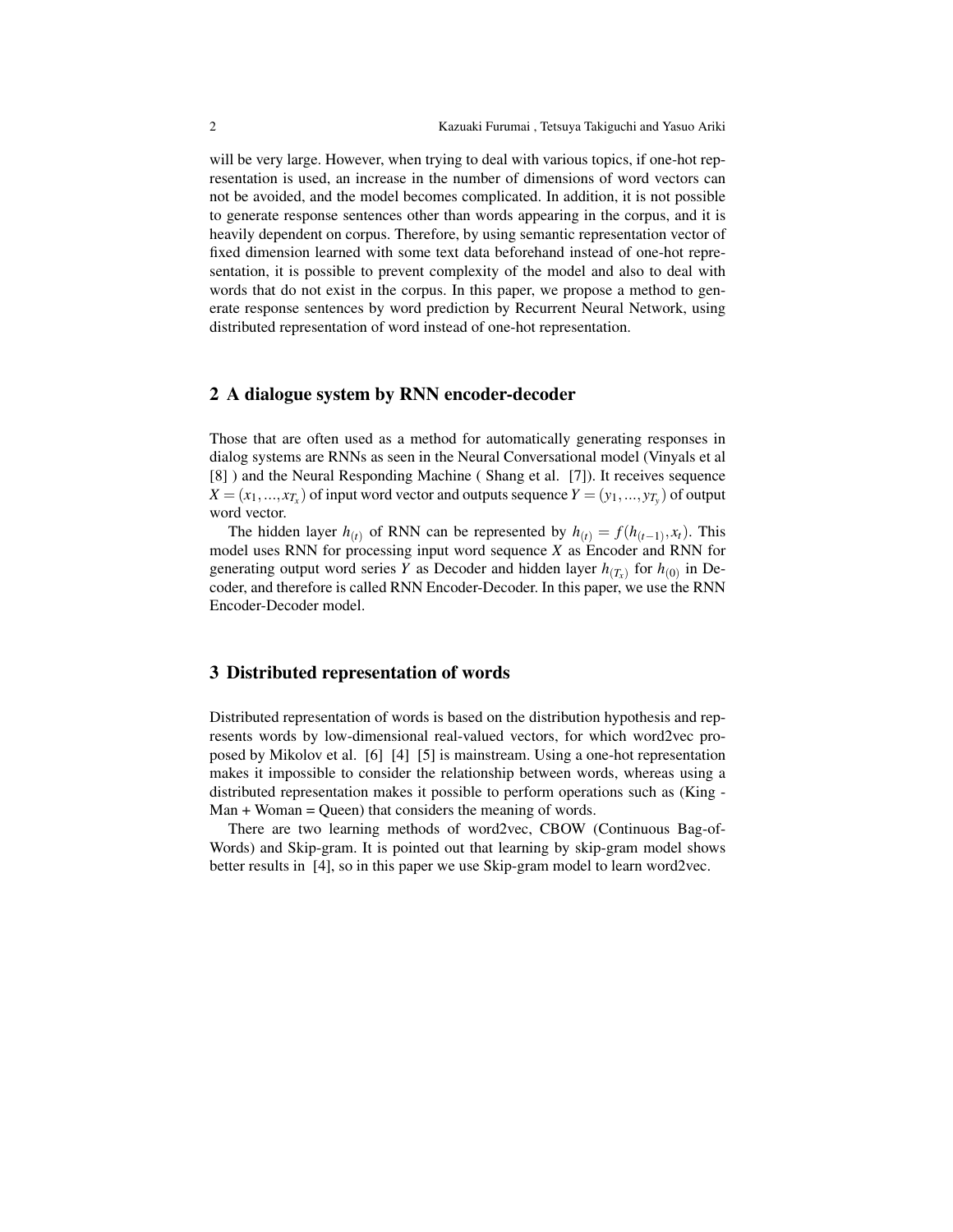Chat response generation using distributed representations of words 3

#### 4 The proposed method

In this paper, we generate a response sentence using the distributed representation vector proposed by word2vec as input / output vector of RNN Encoder-Decoder. A schematic diagram of the model is shown in Fig. 1. First, the input word sequence is converted to the *dword* dimension vector by word2vec learned beforehand and input to the Encoder. Next, let the hidden layer  $h(T)$  generated by Encoder be the initial state  $h_{(0)}$  of the hidden layer of Decoder. The output vector of the Decoder can be treated as the semantic prediction vector *ysemantic<sup>t</sup>* , and is the *dword* dimensional vector whose element takes real number. When generating responce, this sentence prediction vector *ysemantic<sup>t</sup>* is used to output a response sentence with the word *y<sup>t</sup>* having the highest cos similarity among the word vector set *V* created by word2vec as the corresponding word. When the number of vocabulary is *N*, and the word vector learned by word 2 vec is  $W_k \in V(k = 1, ..., N)$ , it can be expressed as

$$
y_t = \underset{W_k}{\arg \max} \, \cos(y_{semantic_t}, W_k)
$$

When the correct word sentence is  $T = (t_1, ..., t_T)$ , the loss function *L* used for learning is  $L = \sum_i |t_i - y_{semantic_i}|$ .



Fig. 1 Schematic diagram of the proposed method

# 5 Data sets

Since the data set that learns words and the data set that learns response sentence generation may be different, in this paper we prepared a dialogue corpus collected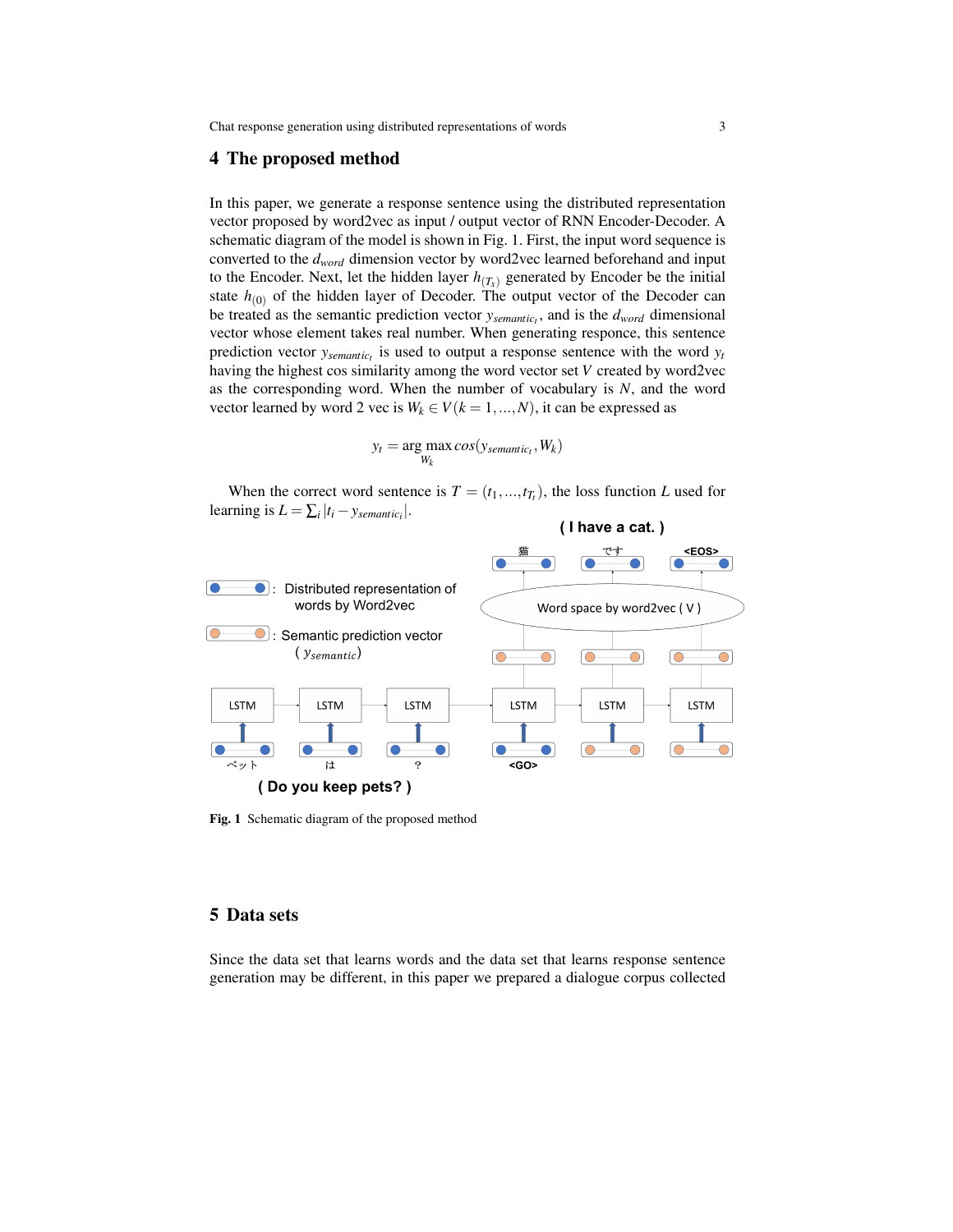on Twitter and a data set created from Japanese Wikipedia articles. After shaping it into an appropriate format, we use a morphological analysis using MeCab [3] separately.

Since we do not consider the speaker character and the dialog histories in this research, we created a dialogue corpus with 360,000 pairs of Tweet / Reply pairs from Twitter. For learning of word2vec, in addition to the collected dialogue corpus, we used Japanese Wikipedia article (3G). We used the Twitter dialogue corpus for learning dialogue after learning word2vec using these data sets.

## 6 Experiment

### *6.1 Experimental conditions*

The dimension number of word distributed representation by word2vec is  $d_{word}$  = 128. We excluded words with an occurrence count of 10 or less, and trained by skipgram model. As a result, the number of vocabulary became about 200,000 words. About the RNN Encoder-Decoder, Long Short-Term Memory (LSTM) cell is used, and the number of units is 256, and the number of hidden layer is 3. Adam [2] is used as the optimization method at learning, and the learning rates are  $\alpha = 0.0001$ ,  $\beta_1 =$  $0.9, \beta_2 = 0.99$ .  $\lt GO$  > indicating the beginning of the sentence and  $\lt EOS$  > indicating the end of the sentence were also learned as words with word2vec as special symbols. When generating a response sentence by the RNN Decoder, *<*  $GO >$  is input as the first word, and a response is generated until  $\langle EOS \rangle$  is output. In addition, when the current cos similarity is 0.5 or less, or when the current cos similarity is 60% or less of the cos similarity of the output word at one previous time, the word is excluded.

In machine translation etc, BLEU [1] is used for evaluation, which calculates the score on the degree of matching of partial word strings. However, it is pointed out that there is a difference between evaluation by BLEU and manual evaluation . For example, there is no problem between languages having similar grammatical structures such as English and French, but differences arise tasks between languages with different the grammatical structures, such as English and Japanese. In the chat system, various combinations of input sentences and output sentences are considered, and it is a more complicated task, so it is conceivable that a difference is generated between BLEU evaluation and manual evaluation. Therefore, the following two evaluation indexes are prepared.

- *•* Appropriateness : Degree of feeling that the system is reactive or understanding to input sentence
- *•* Variety : Degree of performing various responses

Regarding variety, evaluation criteria are based on whether it is possible to make a response peculiar to the conversation, rather than a safe response. Response sentences were generated by 46 sentences which were collected from Twitter and not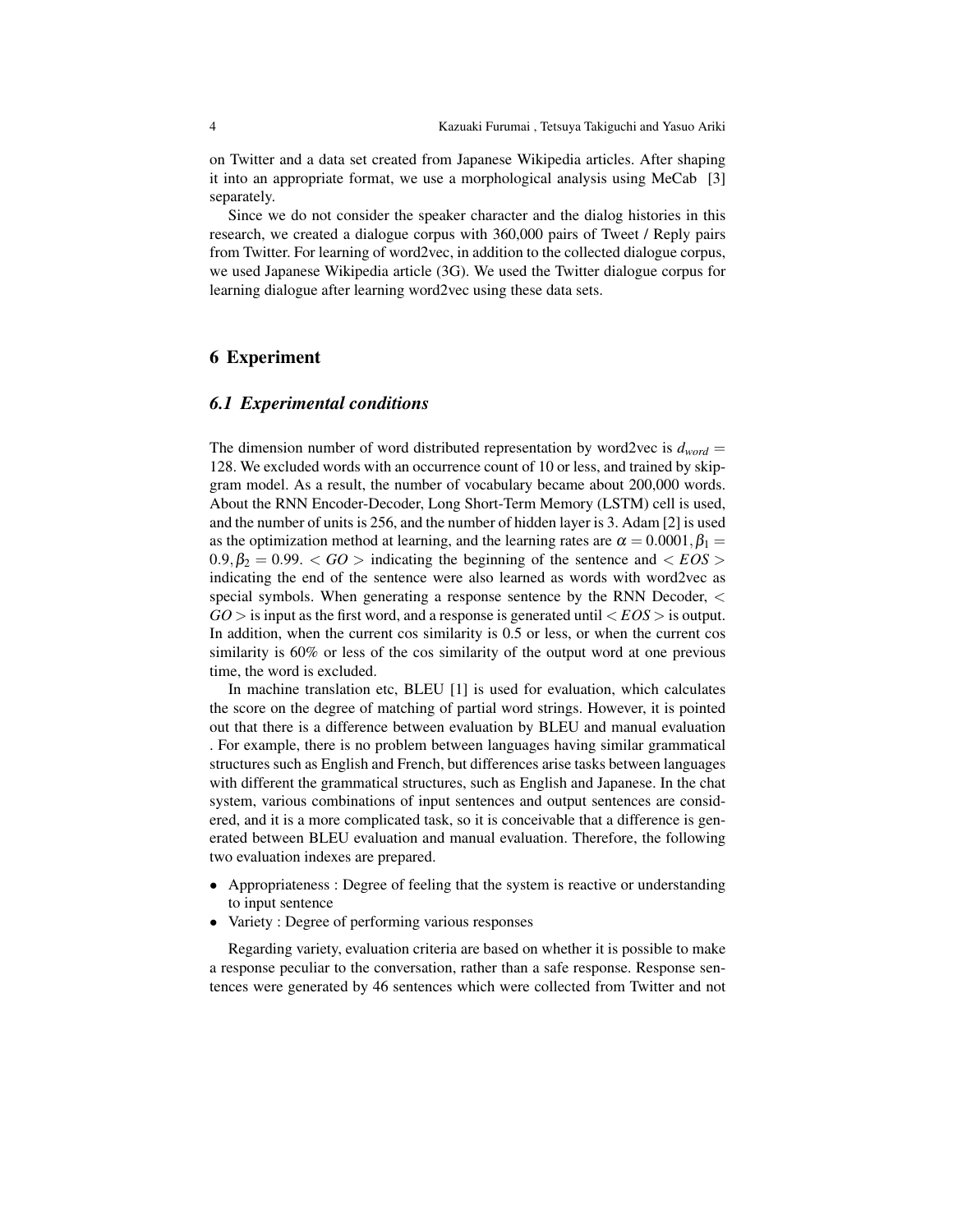used for learning, and 5 point liker scale evaluations were conducted for each evaluation on each generated sentence by 10 participants.

# *6.2 Result*

The experimental results are shown in Fig. 2. For each evaluation index, the results of averaging the respective evaluation values are shown. Compared with the one-hot representation method, the proposed method improved the Variety. From the viewpoint that synonyms and relationships between words can be considered in the proposed method, improvement of appropriateness was expected, but in fact there was little difference. However, there is an opinion that judgment of appropriateness was difficult when the meaning of the input sentence (user's utterance) selected from Twitter is difficult to understand. This means that improvement of the questionnaire is necessary. Regarding variety, the influence of the beam search [9] used in the conventional method can be considered, so that a close examination will be necessary.



Fig. 2 Experimental results 5 point liker scale evaluation

An example of the generated response sentence is shown in Table 1. In one-hot model, since the words "Darth Vader" and "Guile" are not included in the training data, and they were treated as *< unk >*, the response has not changed. On the other hand, in the proposed method (word2vec model), each vector has been converted to another vector, and the response sentence has changed.

#### 7 Conclusion

In this paper, we proposed a method to generate response sentences using distributed representation of words as input / output. We showed that variety evaluation is higher than response sentence generation by conventional one-hot model. Since,